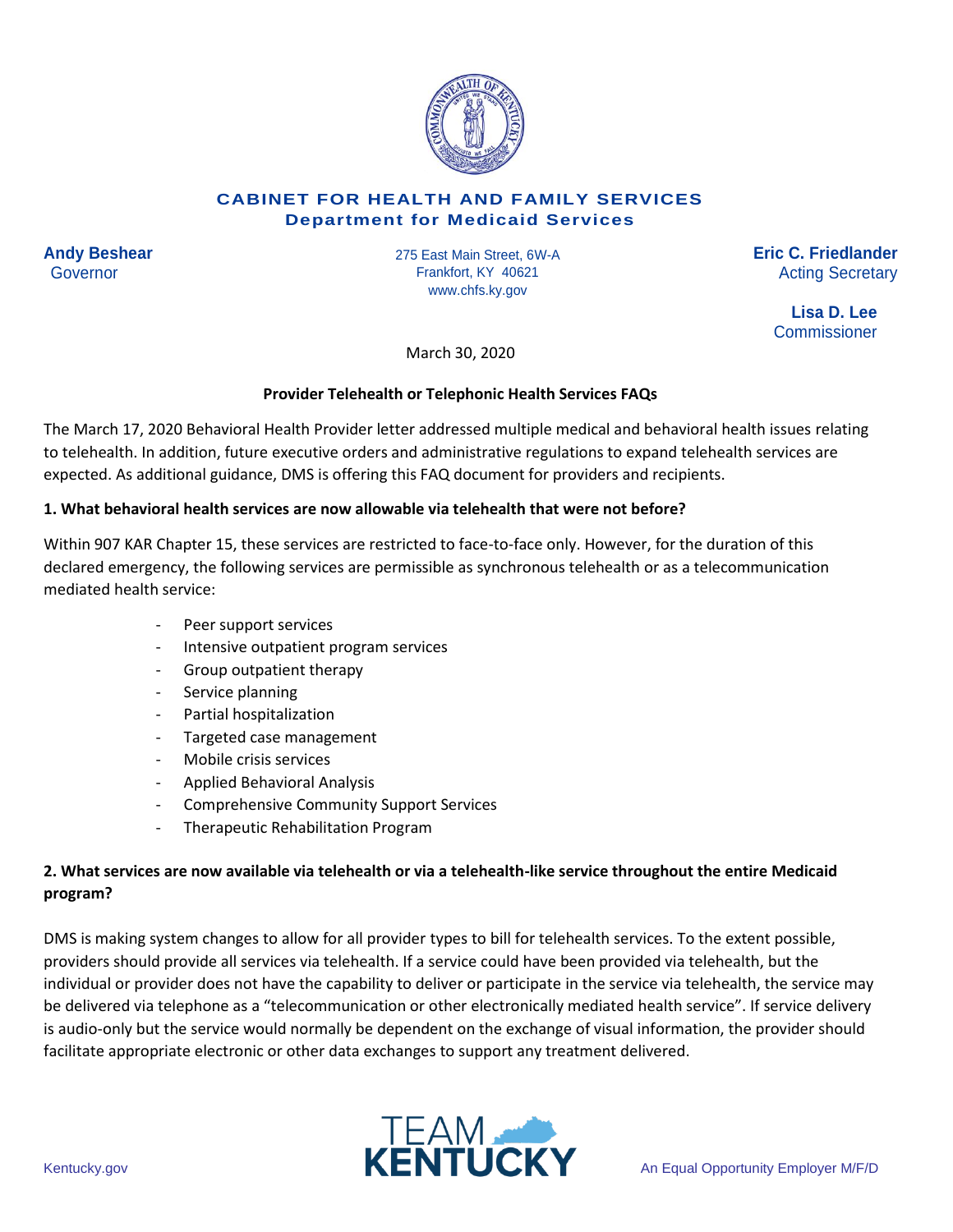### **3. How should I comply with HIPAA in delivering telehealth?**

For the duration of this current COVID-19 nationwide public health emergency, the Office for Civil Rights (OCR) at the Department of Health and Human Services (HHS) has relaxed its enforcement of HIPAA for certain non-public facing applications. This means that OCR will not enforce penalties for the *good faith provision* of telehealth. Specifically included popular applications that are *currently exempted* include, but are not limited to, these services:

- Apple FaceTime
- Facebook Messenger video chat
- Google Hangouts video
- Skype

For current or future reference, these services advertise as being currently HIPAA-compliant video communication (providers may need to conduct additional verification with these services). DMS and CHFS are not endorsing any of these products and only include them for informational purposes:

- Skype for Business
- Zoom for Healthcare
- BlueJeans
- Vidyo
- VSee
- Doxy.me
- thera-Link
- Updox
- Google G Suite Hangouts Meet

Public facing services are specifically not allowed by OCR and should *not* be used for the provision of telehealth. These include, but are not limited to:

- Facebook Live
- Twitch
- TikTok

You may wish to further review this communication from the OCR here: [https://www.hhs.gov/hipaa/for](https://www.hhs.gov/hipaa/for-professionals/special-topics/emergency-preparedness/notification-enforcement-discretion-telehealth/index.html)[professionals/special-topics/emergency-preparedness/notification-enforcement-discretion-telehealth/index.html](https://www.hhs.gov/hipaa/for-professionals/special-topics/emergency-preparedness/notification-enforcement-discretion-telehealth/index.html)

# **4. (UPDATED) How can I utilize the telephone or other audio-only technology during this emergency?**

DMS has filed an emergency regulation to allow for "telecommunication or other electronically mediated health services" to be used throughout the Medicaid program. DMS envisions that these services will be utilized as a "telehealth-like" service wherever appropriate.

If they are real-time conversations, telephonic services - where it is not appropriate or possible for a visual video connection to be utilized - will be treated as synchronous telehealth. For further information about Medicare G codes, please see FAQs #8 and #47 below.

If a service could have been provided via telehealth, but the individual or provider does not have the capability to deliver or participate in the service via telehealth, the service may be delivered via telephone as a "telecommunication or other electronically mediated health service". If service delivery is audio-only but the service would normally be dependent on the exchange of visual information, the provider should facilitate appropriate electronic or other data exchanges to support any treatment delivered.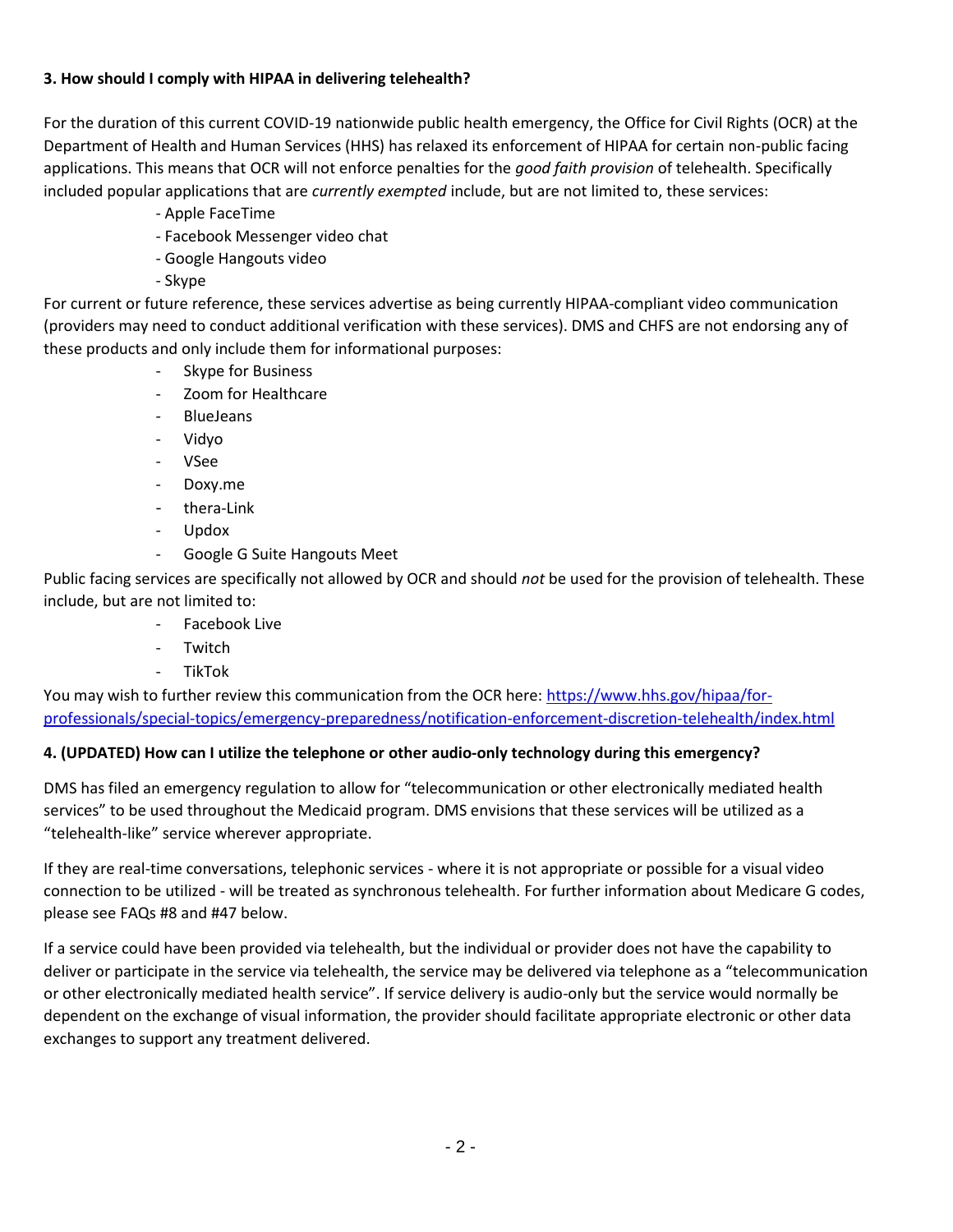## **5. Can some telehealth services be delivered by behavioral health associates under the supervision of a licensed behavioral health provider?**

Yes. This will also be dependent on if the licensure board allows the practice or if the licensure board is overruled by an executive order. DMS will construe any emergency order, and the March 17 Behavioral Health letter as broadly as possible in allowing for telehealth to be provided by all behavioral health and medical providers.

### **6. Will payers be required to honor all telehealth or telecommunication codes and modifiers?**

Yes. The Medicaid MCOs will be expected to follow Medicaid policy during the state and national health emergency. Providers should report problems to [DMSIssues@ky.gov](mailto:DMSIssues@ky.gov) if MCOs are not complying with this direction.

#### **7. Are BHSOs and CMHCs included in the March 17 Behavioral Health Provider letter?**

This phrase from the notification modifies all current Chapter 15 Behavioral Health telehealth restrictions: "Therefore, licensed behavioral health providers can deliver services via telehealth, with the exception of residential substance use disorder treatment services and residential crisis services."

The department is interpreting this letter to include the CMHC itself as a licensed behavioral health provider that can – through its licensed behavioral health providers or provider equivalents – perform any behavioral health service via telehealth, with the exception of the letter's limitation of residential SUD or RCSU services.

The department is assuming that BHSOs and CMHCs are hiring and utilizing licensed behavioral health providers to the extent possible.

## **8. (UPDATED) How should the G2012 and G2010 Services be used in relation to the ability to provide a telehealth or telecommunication service with a place of service modifier?**

DMS recommends utilizing the description within the G2012 and G2012 service when providing that service. If the health service being provided is more expansive than the definition in the G2012 or G2010 code, then DMS recommends still providing the service via synchronous telehealth or via a telecommunications or electronically mediated health service but noting that how that service was delivered.

DMS expects that the G code rate will be less than the appropriate service code rate, and would recommend using the appropriate service code with place of service modifier instead of the G code in most circumstances.

The G codes are limited in relation to the more expanded "telehealth-like" service option that DMS is utilizing for the duration of this emergency.

These codes (G2010 and G2012) are limited to MDs, APRNs, and DOs. DMS is reimbursing these codes the same as Medicare. These services are intended to be a very brief encounter, and the reimbursement is between \$3-4.

### **9. Can DocuSign or similar programs be used to get e-signatures or consent releases for telehealth services?**

Yes. DMS will accept electronic signatures for all purposes, and will require MCOs to comply.

### **10. My licensing board allows** *more* **telehealth than currently allowed via DMS administrative regulation, how should I proceed?**

The department will construe any administrative regulations, executive orders, and provider letters as broadly as possible to allow for the most telehealth to be delivered as safely as possible to our members.

## **11. An MCO or several MCOs will not allow a covered service for telehealth that is currently allowable via telehealth, how should I proceed?**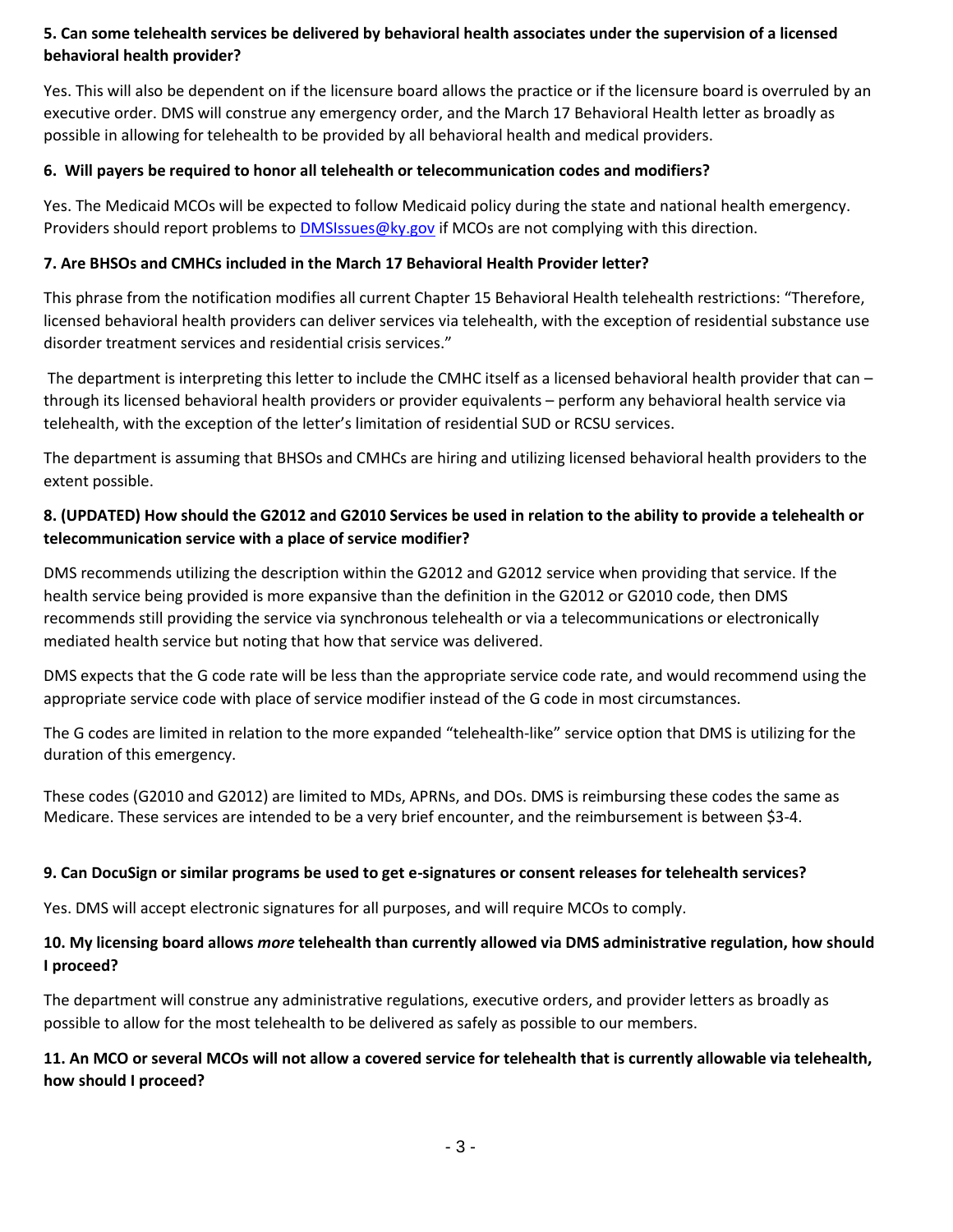DMS is requiring all Medicaid MCOs to cover all current services that are covered via telehealth during this time. In addition, DMS will require the MCOs to cover all services that are determined to be allowable via telehealth during this declared emergency. Providers should report problems to [DMSIssues@ky.gov](mailto:DMSIssues@ky.gov) if MCOs are not complying with this direction.

### **12. What about 1915(c) waiver services and waiver providers and EPSDT Special Services?**

DMS is completing changes to the 1915(c) waiver documents that will greatly expand telehealth within these services and waivers.

Pursuant to HHS' guidance, DMS will allow home health and waiver providers to provide services via telehealth as long as the provider continues to operate within their scope of practice and in compliance with licensure regulations – unless otherwise waived by state law.

### **13. What about Early and Periodic Screening, Diagnostic, and Treatment (EPSDT) benefit services and telehealth?**

To the extent that a service can be provided via telehealth via this benefit and to this population, DMS will allow for and facilitate that service via telehealth or telecommunications.

## **14. What about initial in-person meetings required for services such as occupational therapy, physical therapy, and speech and language pathology or PT 76 services?**

If appropriate consistent with the guidance in these FAQs, the March 17, 2020 Provider letter, or executive orders, PT 76 can use telehealth. To the extent allowed or not restricted by executive order or licensing board action, DMS will allow for these facilities and providers to provide services via telehealth or other telecommunication method.

#### **15. What about a MSW under billing supervision for DMS purposes?**

A CSW under billing supervision can conduct their customary services – as appropriate – via telehealth if under the clinical supervision of an LCSW.

#### **16. What about dentistry services?**

DMS will expand teledentistry – when using the POS 02 code to include: screenings (CDT code D0190), assessments (D0191), and/or examinations (CDT codes D0120, D0140, D0145, and D0150) via teledentistry.

#### **17. Will these changes be permanent?**

Currently, DMS plans to restrict telehealth to previous requirements after this current emergency has ended. However, DMS will carefully consider any new developments and innovations in service delivery that occur during this time and may expand current regulations or interpretations to encourage any new efficiencies that are discovered. When possible, DMS encourages providers to carefully document new approaches and efficiencies that improve outcomes and health of our members for future study.

#### **New Entries as of 3-20-2020**

#### **18. What about vision services?**

DMS will expand the services that can be utilized by vision services providers. When using POS 02, appropriate providers may bill using the following codes: 92002, 92012, 92004 and 92014.

### **19. What about any services that could be performed by telehealth within a BHSO III/residential AODE facility or a residential crisis stabilization unit?**

DMS will allow for certain services provided within residential SUD or residential crisis stabilization units, clinical services provided within the residential service that are typically performed in person, to be done via telehealth.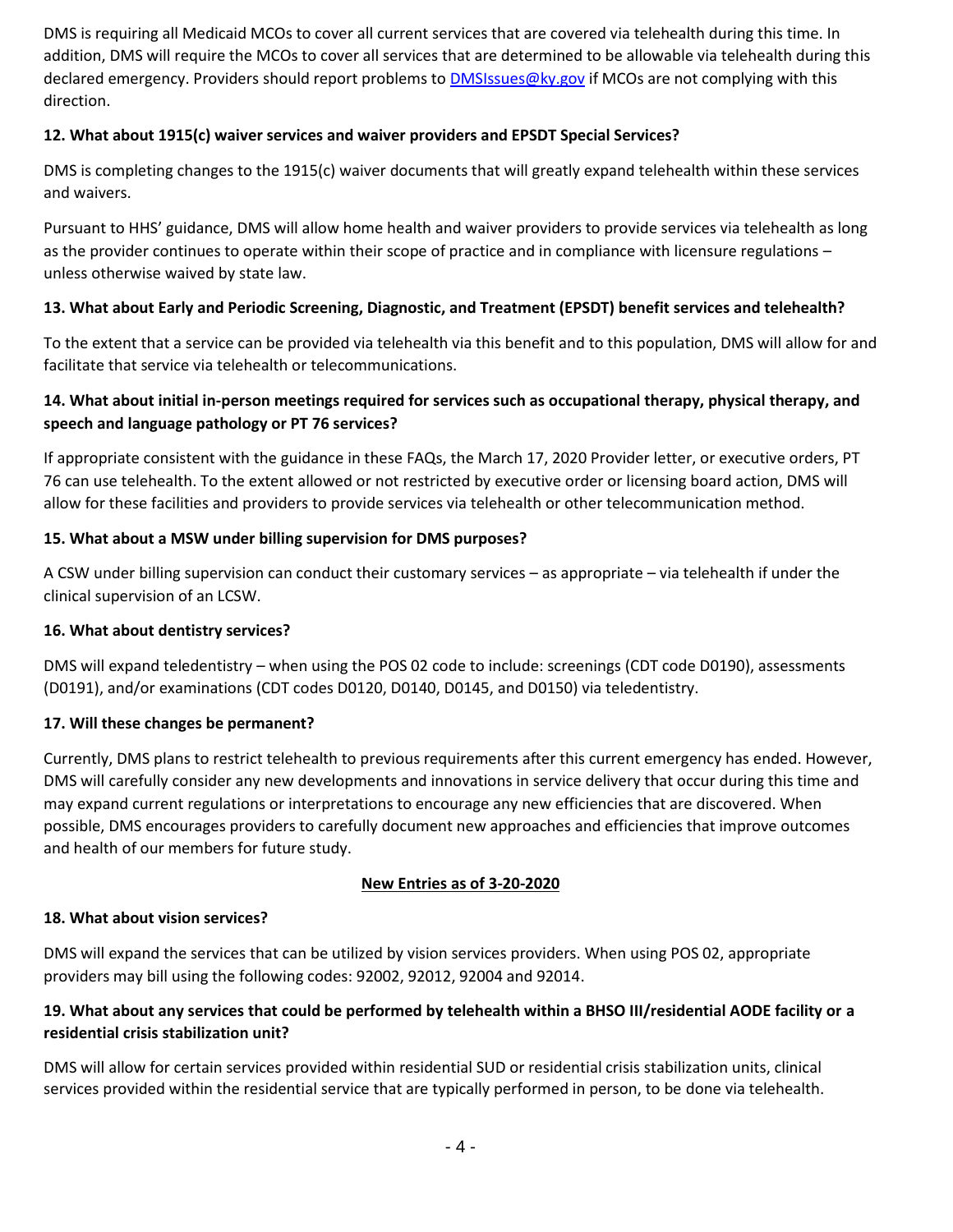Programs must remain compliant with licensure standards in terms of overall direct staffing. They are asked to engage in social distancing to the degree possible including limiting eliminating/reducing group activities, ending outside activities that are not therapeutically essential and restricting outside visitation. We also encourage screening of employees.

DMS would like to stress that services that are performed as part of the residential per diem are not eligible for additional reimbursement.

### **New Entries as of 3-23-2020:**

## **20. What about pharmacy proof of delivery requirements or receipt of prescription requirements?**

Pursuant to 907 KAR 3:300E, and the emergency declarations and orders issued during the month of March 2020, DMS is waiving enforcement of 907 KAR 23:010 Section 7 relating to signature requirements through the end of the day on March 28, 2020.

After March 28, 2020, compliance with 907 KAR 23:010 Section 7 will be considered met if the pharmacist, pharmacy intern, pharmacy tech, or delivery driver writes "COVID 19" or something of similar status to denote the delivery and receipt of prescriptions on the customary location for patient signature. Such confirmation should be documented and retrievable upon audit.

This alternative method of confirming receipt of prescription will expire 2 weeks after the expiration of the emergency declarations relating to COVID-19.

### **21. What about DME proof of delivery requirements or receipt requirements?**

Pursuant to 907 KAR 3:300E, and the emergency declarations and orders issued during the month of March 2020, DMS is waiving enforcement of DME signature proof of delivery requirements or signature delivery requirements through the end of the day on March 28, 2020.

After March 28, 2020, compliance with DME signature proof of delivery requirements or signature delivery requirements will be considered met if the DME provider, appropriate staff person, appropriate provider, or delivery driver writes "COVID 19" or something of similar status to denote the delivery and receipt of prescriptions on the customary location for patient signature. Such confirmation should be documented and retrievable upon audit.

This alternative method of confirming receipt of DME will expire 2 weeks after the expiration of the emergency declarations relating to COVID-19.

### **22. What about billing supervision of providers?**

DMS billing requirements relating to face-to-face supervision of staff may be done via telecommunications such as video conferencing or telephone if video conferencing is not available.

This alternative method of face-to-face supervision of staff will expire 2 weeks after the expiration of the emergency declarations relating to COVID-19.

### **23. What about therapeutic rehabilitation program as an allowable telehealth service?**

DMS is including therapeutic rehabilitation as a service within 907 KAR Chapter 15 that may now be provided telehealth as appropriate. Please see the list on question 1 that has been updated to include this service.

### **24. My practice is just beginning to utilize telehealth can you provide additional guidance?**

Please see the answer to #2 above. DMS also recommends reviewing information available from the CHFS Telehealth Program on their website, available here: <https://chfs.ky.gov/agencies/ohda/Pages/telehealth.aspx>

DMS has already acted to broaden the availability of telehealth over the last year. But, with the filing of 907 KAR 3:300E, the department is acting to further broaden the availability of telehealth or telehealth-like services to the extent allowed by the nature of the service itself, and the provider's licensing board.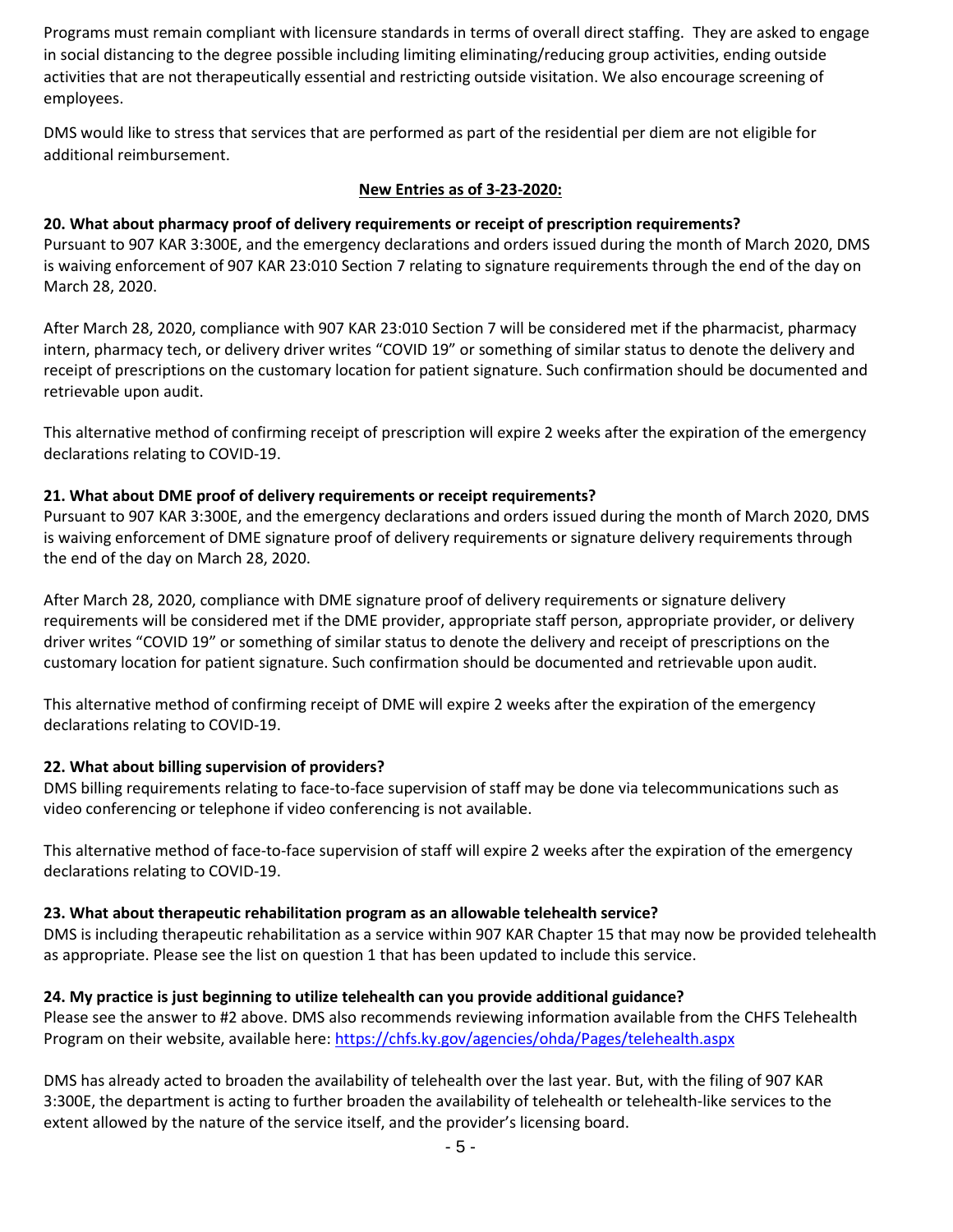Any provider type that is allowed by their licensure board to practice telehealth can deliver any appropriate service that is within their scope of practice via telehealth or telehealth-like services. Any service provided via telehealth should be billed with a POS of 02.

## **25. Can federally qualified health centers (FQHCs) or rural health centers (RHCs) provide medical and behavioral health services via telehealth?**

FQHCs and RHCs can provide every appropriate service via telehealth as long as it is an approved service that the individual provider's licensure board allows for the provider providing the service.

For an FQHC or RHC to generate the PPS rate, the appropriate provider must provide the service to trigger the payment. A zero pay services code will continue to zero pay regardless of whether it is provided in person or via telehealth or telehealth-like service. Zero pay services would continue to get recorded for data and cost reports.

## **New entries as of 3/24/2020**

### **26. We are an EPSDT provider of ST, OT & PT services. With the closing of certain facilities because of the Coronavirus we are wanting to provide our services through Telehealth. Will our current authorizations on clients still be valid and sufficient for the use of the Telehealth?**

Yes, DMS will require that current authorizations apply to services provided via telehealth.

## **27. Can a physical and occupational therapist provide services in a home setting?**

Yes, with the changes made to telehealth services over the last year – including the previously existing allowances under 907 KAR 3:170 - a physical and occupational therapist can provide any service via telehealth unless that service is prohibited by the providers licensure and licensure board or if it is residential in nature.

## **28. Can the PASRR process described pursuant to 907 KAR 1:755 utilize telehealth?**

Yes. The PASRR process is eligible to be conducted via telehealth.

### **29**. **What about prior authorizations and telehealth?**

Currently, DMS has directed the suspension of all prior authorizations for medical services from 2/4/2020 forward. Therefore, no med/surg claim, including behavioral health services, can be denied payment due to lack of prior authorization from DOS 2/4/20 forward.

This suspension of prior authorizations does not include pharmacy. In addition, any claim can still have a post-payment review performed.

### **New questions as of 3/25/2020**

### **30. Can a certified alcohol and drug counselor (CADC) provide telehealth services?**

Yes, a CADC can provide appropriate telehealth services no otherwise limited by a licensing board. A CADC provided telehealth service should be conducted under supervision of a licensed provider. During this emergency, a licensed provider may utilize e-signatures to demonstrate supervision.

### **31. Will Rural Health Clinics be reimbursed at their normal rate when providing telehealth or telehealth-like services? What about phone visits?**

Yes. Please see question #25 for further clarification.

For telephone visits reimbursed via the Medicare-allowed G codes. As currently understood, the G codes (Medicare telephone codes) should not be a higher reimbursement than providing the service via telehealth (or "telehealth-like" service) with a POS of 02.

### **32. If a telehealth service is performed as a telehealth-like service is there any need to utilize one of the G codes when billing the claim?**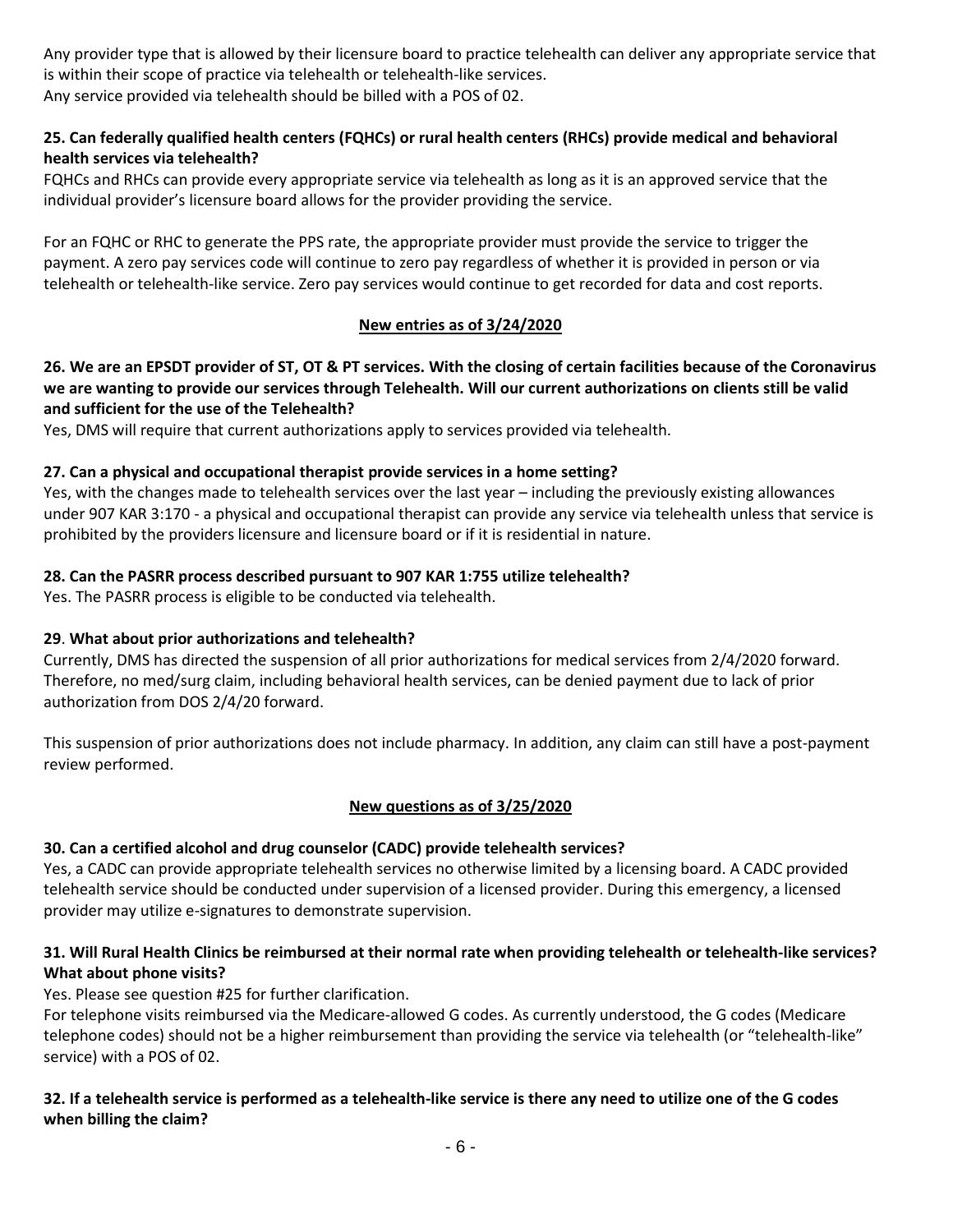No. The customary claim should be billed with a POS of 02. Billing the G code will not result in additional reimbursement.

#### **33. What about prosthetic and orthotic services?**

Those prosthetic and orthotic services that can be provided via telehealth should be provided via telehealth. DMS also would point to the DME guidance in FAQ #21, and will adopt a similar guidance for prosthetic and orthotic services that require the delivery of a good and the rest of the service can be delivered via telehealth.

After March 28, 2020, compliance with any signature proof of delivery requirements or signature delivery requirements will be considered met if the prosthetic or orthotic provider, appropriate staff person, appropriate provider, or delivery driver writes "COVID 19" or something of similar status to denote the delivery and receipt of prescriptions on the customary location for patient signature. Such confirmation should be documented and retrievable upon audit.

This alternative method of confirming receipt of prosthetic and orthotic supplies will expire 2 weeks after the expiration of the emergency declarations relating to COVID-19.

#### **New Questions as of 3/26/2020**

**34. What documentation requirements beyond including the POS of 02 should providers observe when providing telehealth, or telehealth-like services via telephone or audio-only internet connection?** Providers may also want to include a notation as to whether the service was a telehealth service or a telehealth-like

service delivered via telephone or audio-only internet connection.

#### **35. Will EPSDT continue to reimburse for a Physical Therapist Assistant (PTA) to perform treatments (under the supervision of a PT available by phone if needed) if the treatment is performed via telehealth?** Yes. PTAs can perform treatments as telehealth or telehealth-like services under the supervision of a licensed PT. The supervision can be delivered via video, telephone, or audio-only internet connection.

## **36. "I work for a Narcotic Treatment Program, complying with the Department for Behavioral Health, Developmental and Intellectual Disabilities newly announced allowances for take home doses and counseling. Can I use telehealth and social distancing to reduce in-person contacts while providing this service?**

Yes. Please refer to this guidance from the Department for Behavioral Health, Developmental and Intellectual Disabilities relating to allowances for counseling and take home doses:

"Physicians must use their own judgment and should balance the stability and needs of the patient with the steps needed to reduce the spread of COVID-19. The maximum take-homes and minimum counseling and screening requirements are set out below. These parameters are not necessarily recommended and will not be suitable for all patients.:

- $\circ$  Phases 2, 3, 4 and 5
	- take-homes up to 28 doses for patients deemed stable
	- take-homes up to 14 doses for patients deemed less stable
	- **monthly counseling**
	- **monthly screening**
- o Phase 1
	- take-homes up to 14 doses for patients deemed stable
	- take-homes up to 7 doses for patients deemed less stable
	- **EXECT** every other week counseling
	- **EXECUTE:** every other week screening
- o Entry Phase
	- take-homes 1 dose, for every other day
	- **weekly counseling**
	- **weekly screening**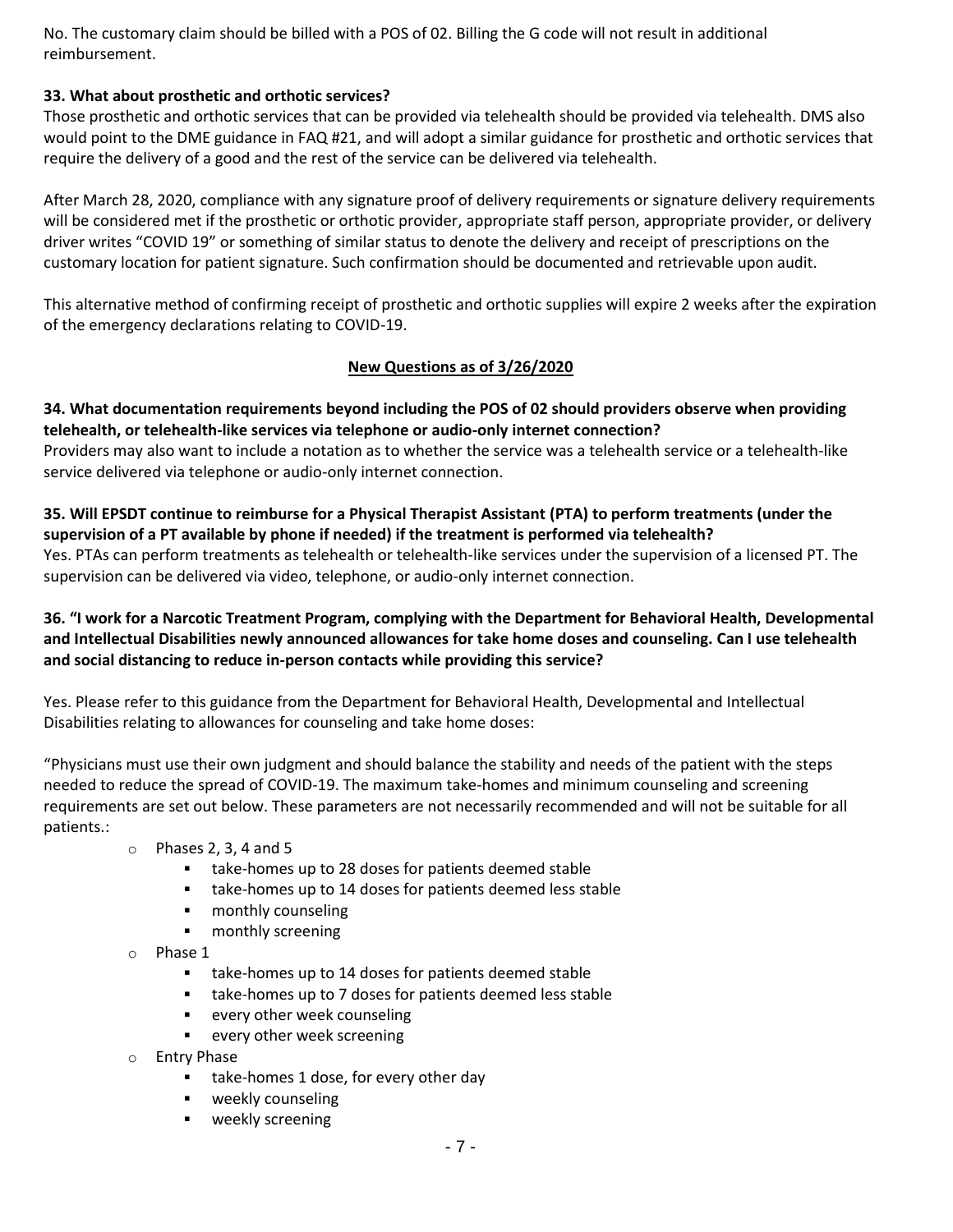- o New Intakes are not eligible for this waiver/exception process
- $\circ$  Medical Directors may move a patient from Entry Phase to Phase 1 during this waiver if:
	- **Patient is deemed stable by the Medical Director; and**
	- **Patient has been in treatment for a minimum of 60 days.**
- $\circ$  The Medical Directors should make determinations on a case-by-case basis and, when appropriate for the patient:
	- Give a patient fewer take homes;
	- **Increase the frequency of counseling; and**
	- **Increase the frequency of screenings.**
- $\circ$  This waiver shall expire on May 1, 2020 and may be extended pending future analysis."

When any counseling services or other NTP services are provided via telehealth for an NTP service, the POS of 02 should be used when billing the bundle code. Additional reimbursement beyond the bundle code for this service will not be available, but telehealth and social distancing may be used when providing this service.

# **Updated 1915(c) Guidance for Telehealth:**

The Division of Community Alternatives within DMS has released guidance about the use of telehealth during the COVID-19 declared emergencies.

# **37. Can providers deliver services remotely during the COVID-19 state of emergency?**

**Yes,** DMS is allowing providers to deliver 1915(c) HCBS waiver services remotely for certain services. This can be done in situations where a participant is quarantined due to symptoms of or having been exposed to COVID-19 or as a precaution against spreading COVID-19. Services that could be provided via telehealth include:

- Physical, Occupational or Speech Therapy,
- Supported Employment,
- Behavior supports and counseling services,
- In-home services such as Personal Care or Homemaking (cueing and prompting support only)
- Case Management.

Hands-on direct care services can only be reimbursed if performed in person. Providers should also be vigilant in following their agency's infection control policies and Centers for Disease Control (CDC) guidance while providing in-home services to waiver participants.

# Please see the COVID-19: Telehealth letter available at

<https://chfs.ky.gov/agencies/dms/ProviderLetters/1915ctelehealthcovid19providerletter.pdf> for more information. All providers should work together to allow participants to receive services via telehealth when possible.

# **38. Should case managers/support brokers/service advisors conduct virtual visits with all waiver participants or only those who show symptoms of or have had known exposure to COVID-19?**

To reduce the spread of COVID-19 in Kentucky, case managers and support brokers are allowed to conduct all visits via phone or using virtual options (**Note: Please refer to FAQ #3 above**), so long as the method used allows for direct interaction between the waiver participant and the case manager ( e-mail or leaving a message is not considered interactive).

Please refer to the COVID-19: Telehealth letter available at

<https://chfs.ky.gov/agencies/dms/ProviderLetters/1915ctelehealthcovid19providerletter.pdf> for more information.

**39. Can case managers/support brokers/service advisors conduct virtual visits with waiver participants and their families in lieu of face-to-face visits even when no one in the participant's residence is showing signs of COVID-19? Some participants have a higher risk of contracting the virus due to age, health conditions or a compromised immune system and don't want to risk unintentional exposure.**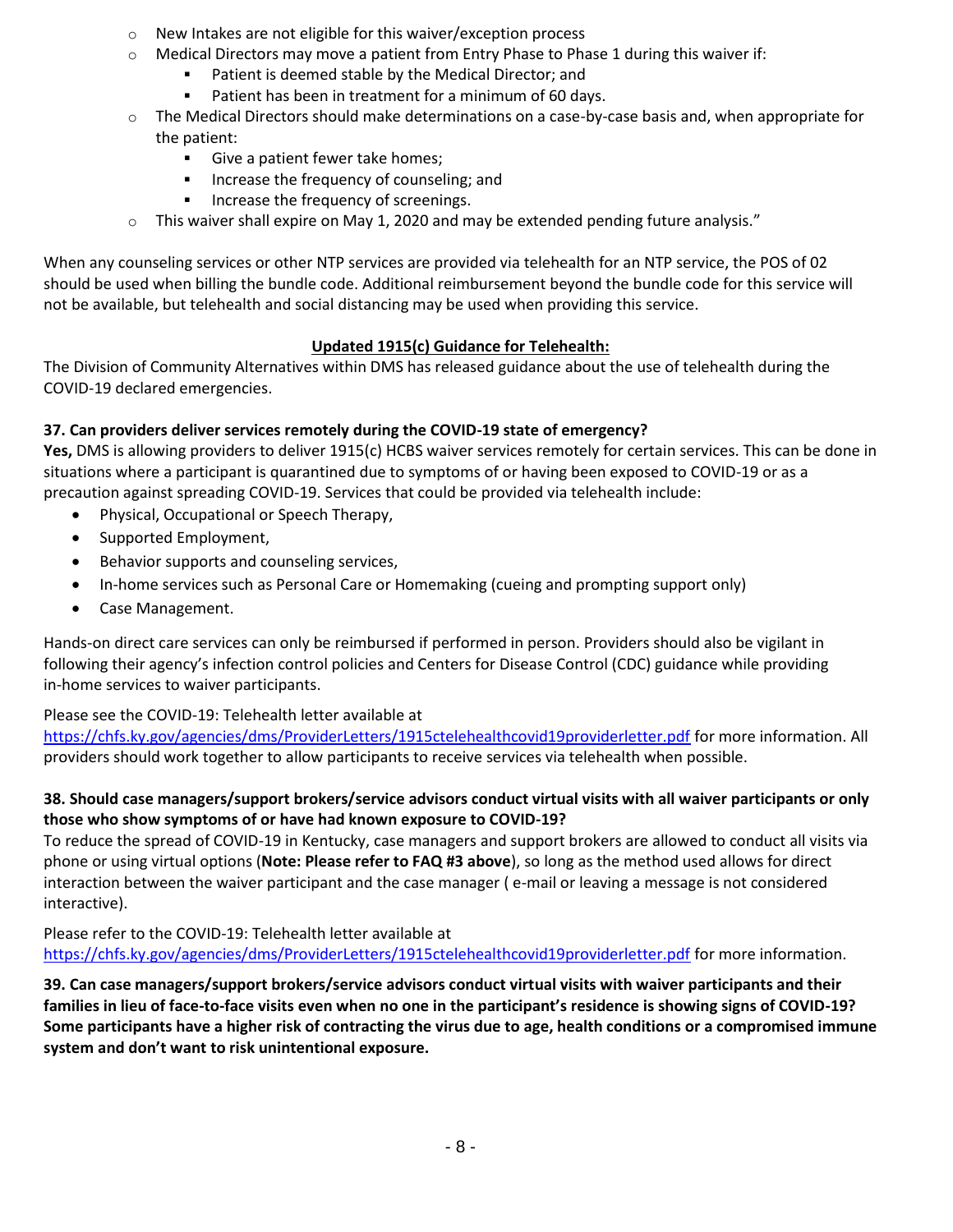On March 13, DMS began allowing case managers/support brokers/service advisors to conduct all visits via phone or using virtual options (**Note: Please refer to FAQ #3 above**). Please refer to the COVID-19: Telehealth letter available at <https://chfs.ky.gov/agencies/dms/ProviderLetters/1915ctelehealthcovid19providerletter.pdf> for more information.

**40. What should a case manager do if a waiver participant needs to have a person-centered service plan meeting, either due to their annual level of care ending or the need for an emergency modification to their plan?** On March 13, DMS began allowing case managers and support brokers to conduct all visits via phone or using virtual options (**Note: Please refer to FAQ #3 above**). DMS issued the same guidance regarding assessments on March 16. Please refer to the following letters for more information.

- COVID-19: Telehealth Letter <https://chfs.ky.gov/agencies/dms/ProviderLetters/1915ctelehealthcovid19providerletter.pdf>
- ABI/MPW Assessments Letter <https://chfs.ky.gov/agencies/dms/ProviderLetters/abimpwassessmentscovid19.pdf>
- Model II Assessments Letter [https://chfs.ky.gov/agencies/dms/ProviderLetters/modeliiassessmentscovid19.pdf.](https://chfs.ky.gov/agencies/dms/ProviderLetters/modeliiassessmentscovid19.pdf)

The related case note should cite the COVID-19 state of emergency as the reason the meeting was not held face-toface.

## **41. Case management providers are not required to have a license to provide services. Does the waiver stipulate only licensed case managers can bill for telehealth services?**

The waiver does not require case managers to be licensed to provide services. Telehealth services are governed by KRS 205.510 (15), 205.559, 205.5591, 907 KAR 3:170, 907 KAR 3:300, and information contained in these FAQs and provider letters during the declared states of emergency.

See the COVID-19: Telehealth letter available at

<https://chfs.ky.gov/agencies/dms/ProviderLetters/1915ctelehealthcovid19providerletter.pdf> for more information. Providers delivering services through alternative methods during the state of emergency should continue to bill under their waiver provider number as they usually do.

## **42. What kind of flexibility is DMS offering (1915 (c)) providers as they plan for or experience staffing shortages during the COVID-19 state of emergency? The reason for these shortages could include employees who are sick or employees who need to take time off to care for their families.**

First, DMS is allowing providers to deliver services via phone and telehealth, as is appropriate. Please see the COVID-19 and Telehealth letter available at

<https://chfs.ky.gov/agencies/dms/ProviderLetters/1915ctelehealthcovid19providerletter.pdf> for more information. Other **temporary** changes DMS has made to the 1915(c) HCBS waivers include:

- Allowing employees, both agency and PDS, to begin providing services while they wait on the results of background check and pre-employment screenings.
	- $\circ$  If the results of a background check or other screening make the employee ineligible, services will be allowed to continue until an alternative employee is found. The only exception is in cases where the employee poses immediate jeopardy to the health, safety, and/or welfare of the participant or has a substantiated finding of past abuse, neglect or exploitation or violent felony.
- Suspending all conflict-of-interest related screening of immediate family members who wish to provide PDS. This gives providers and participants more options to cover gaps in care resulting from the COVID-19 state of emergency. More guidance on how to request an immediate family member as a PDS employee during the COVID-19 state of emergency will be forthcoming.
- Expanding the provider base by waiving requirements that out of state providers be licensed and located in Kentucky as long as they are licensed by another state's Medicaid agency.
- Expanding settings where services can be provided and opening up provider qualifications to allow different provider types to offer services outside of what they typically provide.